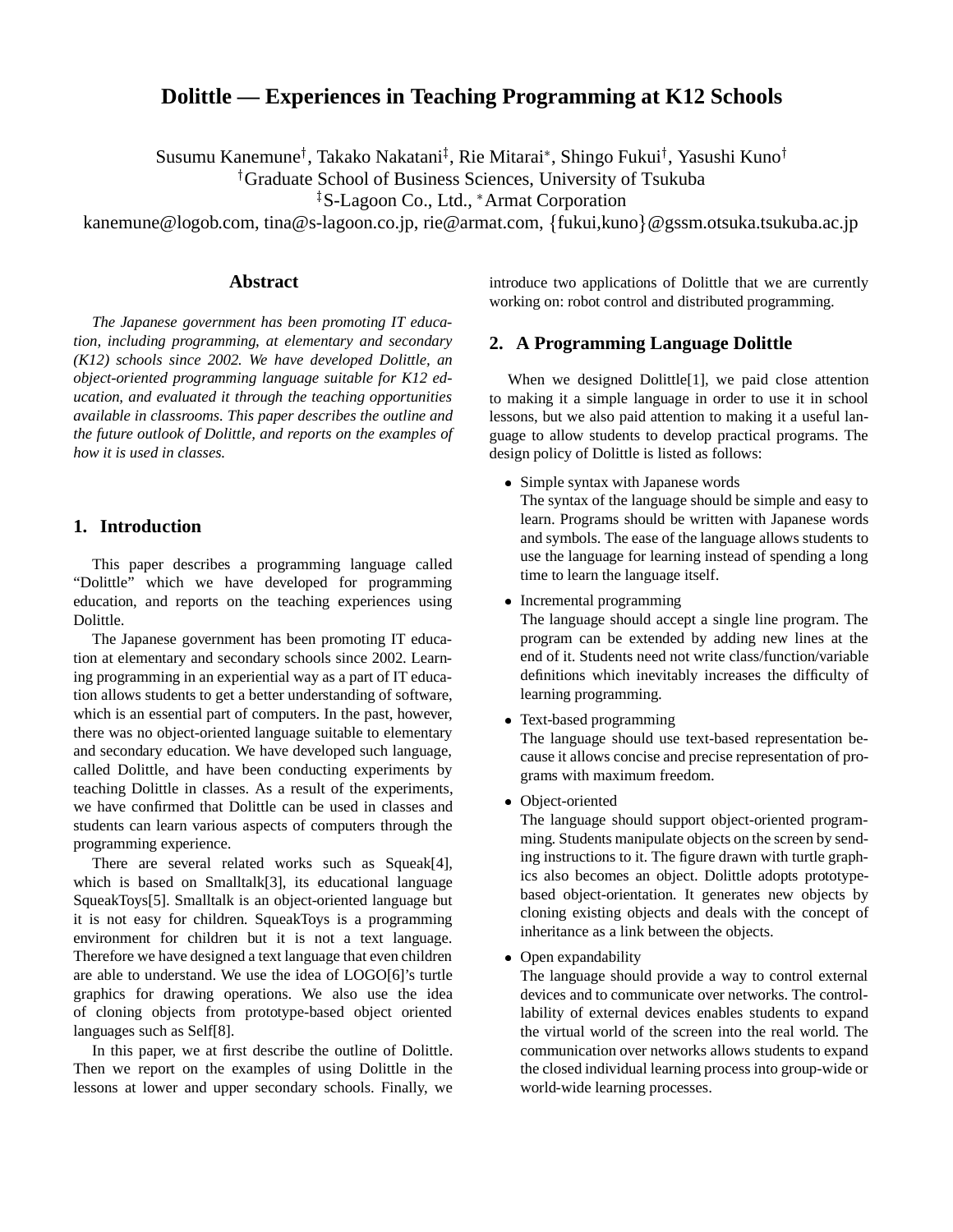Figure 1 shows a sample Dolittle program that is written in both Japanese and English. The rest of this section explains the syntax of Dolittle base on the sample program.

```
カメ太=タートル!作る。
「カメ太!100 歩く 120 右回り」!3 繰り返す。
三角形=カメ太!図形にする(赤)塗る。
時計=タイマー!作る。
実行ボタン=ボタン!"実行"作る。
実行ボタン:動作=「時計!「三角形!36 右回り」実行」。
```

```
kameta=turtle!create.
[kameta!100 forward 120 rightturn]!3 repeat.
tri=kameta!makefigure (red) paint.
clock=timer!create 1 period 10 duration.
rBtn=button!"Run" create.
rBtn:click=[clock![tri!36 rightturn]execute].
```


Figure 1: A sample Dolittle program and its execution

#### kameta=turtle!create.

Dolittle programs call on objects using "!." This sample statement sends a "create" message to the prototype object "turtle" to let it clone itself, then assigns the created turtle object to the variable called "kameta." The period (".") indicates the end of the statement.

Execution of the above statement draws a turtle object on the screen. The turtle object is an object which implements turtle graphics. The turtle move around on the screen with the lines which show its tracks.

```
[kameta!100 forward 120 rightturn]!3
repeat.
```
The square brackets ("[...]") represent a block. In this sample statement, "[...]!3 repeat" sends a message "Execute yourself three times" to the block.

Dolittle interprets identifiers after "!" (such as "forward") as message selectors. When numeric literals (such as "100") or parenthesized expressions (shuch as " $(x)$ ", " $(x + 1)$ ") are placed between "!" and the message selector, they become arguments to the message. When an object processes a message, it normally returns the object itself. The returned object receives the next message within the block. This is called a cascade sending of messages. This sample statement sends "rightturn" to the result of "forward" (the object itself).

Execution of the above statement draws a regular triangle on the screen.

tri=kameta!makefigure (red) paint.

The lines drawn by "kameta" is a part of "kameta" itself (imagine that the tail of the turtle is lengthened.) If you send

"makefigure" to "kameta", it separates the drawn lines from itself and returns the figure as a new figure object.

This sample statement sends "paint" message to the created figure object. When you are going to refer identifiers (variables) within an argument list, you should enclose them with brackets ("(...)"). The sample statement assigns the generated figure object to the variable "tri."

Execution of the above statement paints the triangle red.

```
clock=timer!create 1 period 10
duration.
```
A "timer" is an object which executes code pieces (blocks) at a specified interval for a specified period. This sample statement creates a timer object "clock" and sets the execution period and the interval.

```
rBtn=button!"Run" create.
```
This statement creates a button object called "rBtn." Execution of this statement displays a GUI part of a button shape.

```
rBtn:click=[clock![tri!36 rightturn]
execute].
```
This statement assigns a block to the "click" attribute of the "rBtn" object. Dolittle defines a method by assigning a block to an attribute. The "click" is the method to be executed when the button is clicked.

When you click the button, the "execute" message is sent to the "clock", and the "clock" repeats the execution of the block passed as an argument at the specified interval for the specified period. As a result, the screen shows an animation that the triangle rotates 36 degrees at a time.

We designed and implemented Dolittle in the year 2000. Dolittle is written in Java so that it runs on various computer environments most often used in schools.

#### **3. Experimental Lessons**

#### **3.1. Experimental Lessons at High School**

To evaluate Dolittle, we conducted small experimental lessons at a senior high school.

Three first-year students of the High School at Otsuka, University of Tsukuba (an attached high school of University of Tsukuba) attended the lessons. One of them had some experience in Visual Basic, the other two students had no programming experience. One of the beginners knew nothing about the concepts of programming and software.

Three lessons were held after school hours every two weeks. Each lesson had a duration of one hour. One of the authors took charge as the lecturer. Table 1 shows the curriculum of the lessons.

In the first half of each lesson, we explained a sample program (about 10 lines) and the students entered the code to confirm the behavior of the program. Then the students did a programming exercise in the second half.

The two programming beginners discovered the following principles of computers through the programming experience: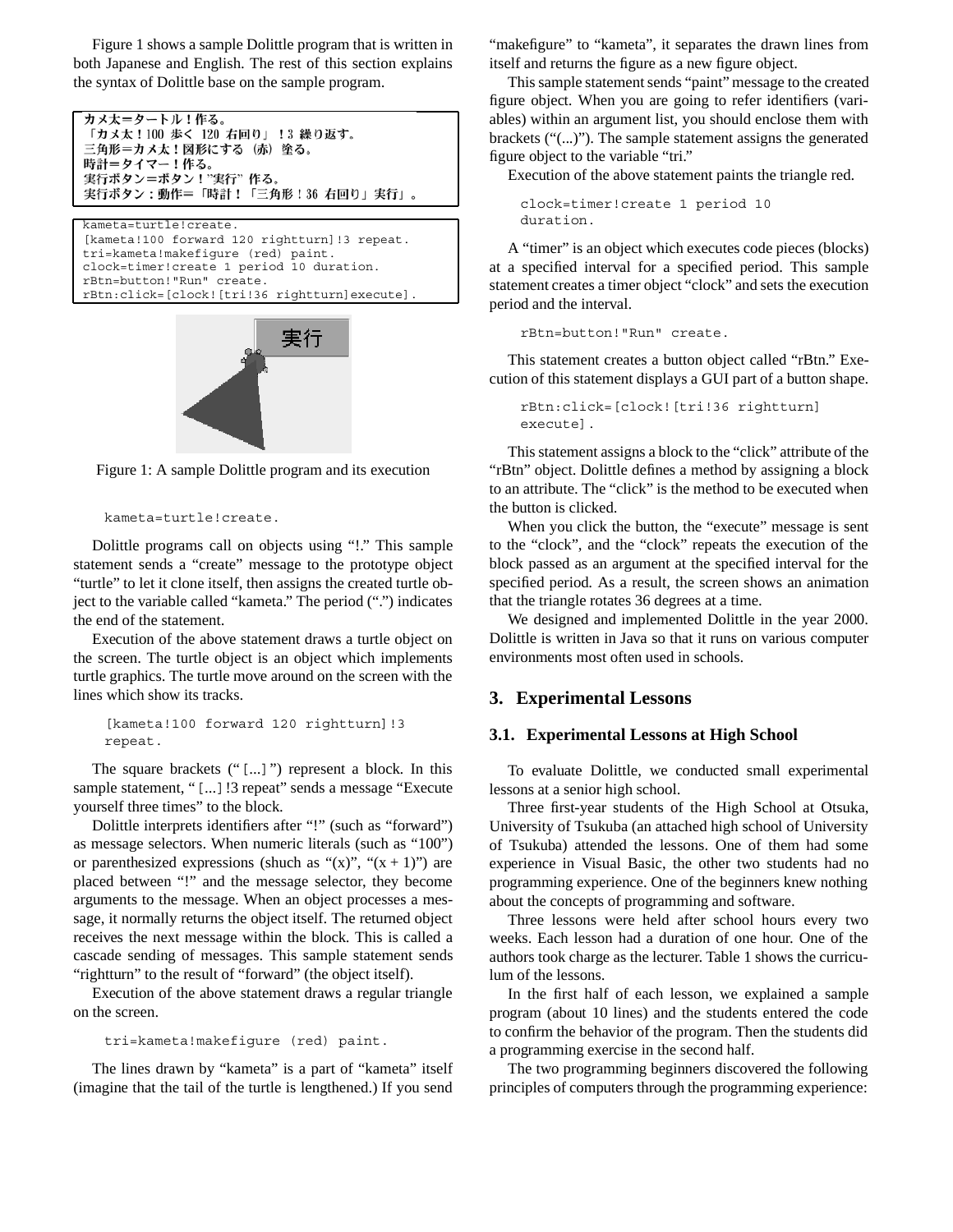Table 1: Curriculum of Experimental Lessons at High School

| <b>Lesson</b> | <b>Contents</b>                                               |
|---------------|---------------------------------------------------------------|
|               | Explanation of messages and objects                           |
|               | Execute programs interactively using turtle graphics          |
|               | Execute programs repeatedly at regular intervals using timers |
|               | Manipulate multiple objects                                   |
| 3             | Define methods                                                |
|               | Inheritance of objects                                        |

There are rules in the execution of programs

The sequential execution, which executes instructions from top to bottom, is one of the most basic behaviors of computers. One of the students said "Programs are executed from the top!" This means the student has realized a basic principle that programs are executed basically from top to bottom.

The mechanism of monitor displays

Bitmap displays used for computers represent characters and graphics as a set of dots (pixels). One of the students asked a question, "Why does the turtle need 100 steps to walk only 5 centimeters? Does it move along the 100 dots on the screen? " This student noticed that computer monitors handle length as a set of dots (pixels) instead of a unit of length such as centimeters.

The existence of operating systems

Computers use operating systems to control user interfaces and peripheral devices. We used Windows for these lessons. "If we need a program to manipulate this turtle, do we need another program running in the computer to move this mouse cursor? If the programs display not only the mouse cursor but all these windows, there must be huge programs in this tiny notebook computer!" This student was aware of the existence of programs (an operating system) to move a mouse cursor which was analogous to the existence of the program to move the turtle. The student also analogized that a computer consists of vast amounts of software to control many windows and application programs in addition to a mouse cursor.

Figure 2 shows a piece of work from a student. It is an animation program of falling leaves. The behavior of the falling leaves is embedded into them as a method. The leaves with same color inherit the method of the first leaf, which means that the student understood the inheritance of objects.

Computers operate with software but that mechanism is not visible to us. In the experimental lessons, the students learned through the active experience of programming. This enabled the students to realize the various aspects of computers such as the principle of sequential execution, and the existence of pixels and operating systems.

#### **3.2. Lessons at Junior High School**

We conducted large experimental lessons at a junior high school in 2001 to check if Dolittle is suitable for school lessons.



Figure 2: A piece of work from a high school student

The experimental lessons were held at Kamata Junior High School in Matsuzaka-city, Mie-prefecture, as a part of the technical training course. All of the 132 second year students attended the lessons. A programming lesson was a new experience for all of them. A teacher of the junior high school took charge as the lecturer. We had provided the lecturer with the documents and the workshops in advance and supported him with e-mail when needed. We also created the questionnaire and the exam questions to evaluate the students' comprehension.

In the lessons, the lecturer explained at first the key points of the day on the blackboard, then the students did some exercises. Although the time length of one lesson in junior high schools was fifty minutes, the actual length of each lesson was only forty minutes since the startup of computers and the filling-in and collecting of the questionnaires took five minutes each. Figure 3 shows a scene of a lesson.



Figure 3: A scene of a lesson at junior high school

The students received documents at the beginning of each lesson which formed the text of the day. This text contained the explanatory examples, the description of new syntax, and the exercises.

Table 2 shows the curriculum of the lessons. The titles shown in the contents column are the actual titles of the texts used in the lessons.

Figure 4 to Figure 6 shows the results of the questionnaire surveys. We conducted the surveys at the end of every lesson and the students evaluated "enjoyableness", "achievement", and "difficulty" of the lessons in four scales.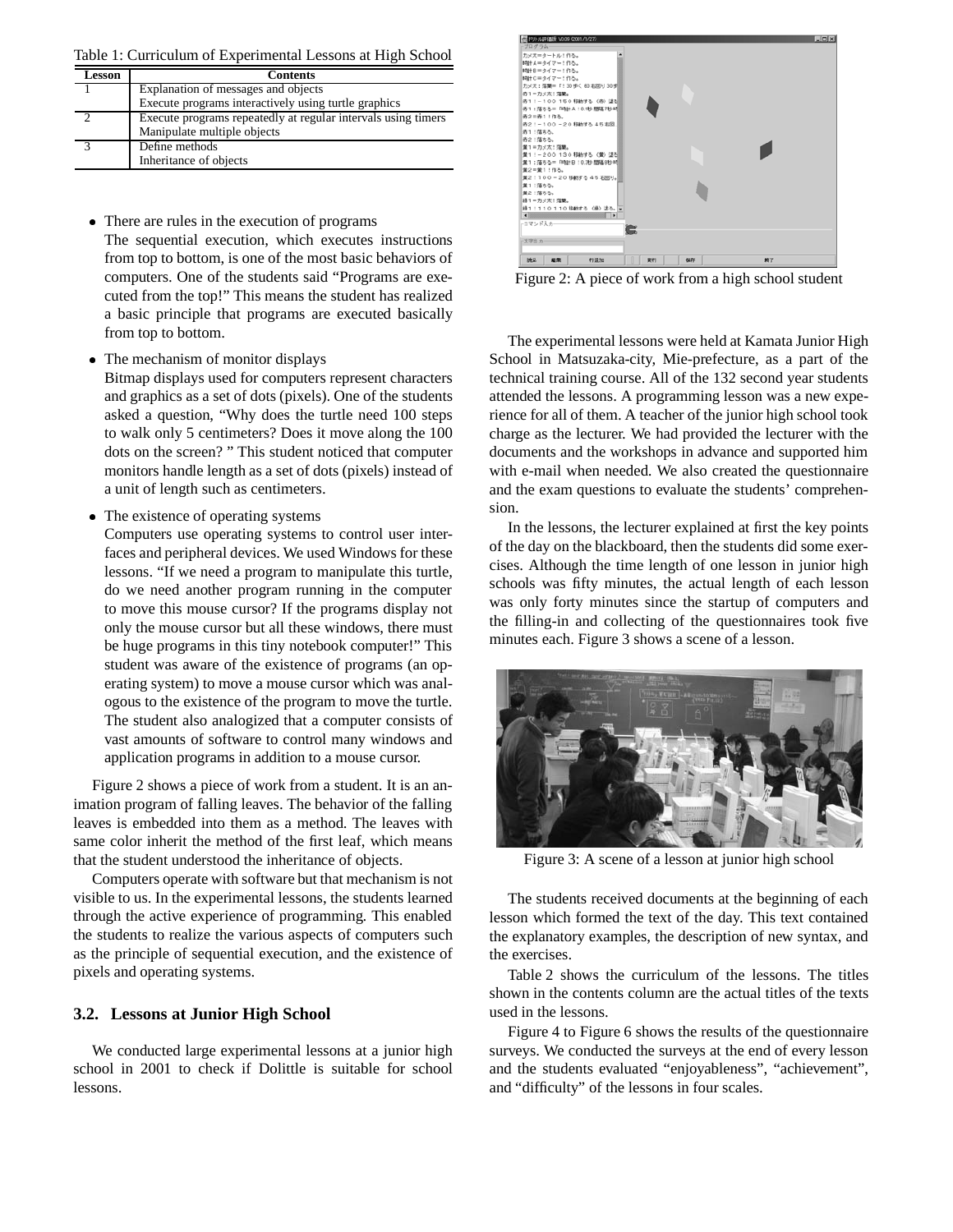Table 2: Curriculum of experimental lessons

| <b>Term</b> | <b>Lesson</b> | <b>Contents</b>                                                 |
|-------------|---------------|-----------------------------------------------------------------|
| 2           |               | $\langle$ Turtle Graphics $\rangle$                             |
|             | 1             | Let's Try                                                       |
|             | 2             | Triangles and Squares                                           |
|             |               | <generate and="" figure="" manipulate="" objects=""></generate> |
|             | 3             | Stars, Circles, and Paint                                       |
|             | 4             | Move Figures                                                    |
|             | 5             | Draw Variety of Figures                                         |
| 3           |               | <animation timer="" with=""></animation>                        |
|             | 6             | Timer                                                           |
|             | 7             | Set Timer in Your Program                                       |
|             | 8             | Work on Your Own Program                                        |
|             |               | $\langle$ Use of GUI Parts (Button) $\rangle$                   |
|             | 9             | <b>Button</b>                                                   |
|             | 10            | <b>Button</b>                                                   |
|             | 11            | Work on Your Own Program                                        |

We analyzed the results of the surveys as follows:

- The lessons were conducted comfortably
- The survey results of "achievement" shows that less than 10% of the students answered "I could not complete the exercise of the day (achievement=1)." This result indicates that the lessons were conducted effectively to the end without undue stress.
- Enjoyableness increases as lessons carry forward The survey results of "enjoyableness" shows that the ratio of the students answered "enjoyable (enjoyableness  $= 3$  or 4)" increases from 20% to 40% as lessons carry forward. This is significant from the result of the statistical sign test between first half and second half of the lessons. On the other hand, the ratio of students answered "unenjoyable (enjoyableness  $= 1$ )" is always less than 10% and goes down to 0% at the end.
- Filled with pleasure on achievement

As lessons progressed, more students felt that the lessons were more "difficult" but more students felt that the lessons were "enjoyable." The correlation between "achievement" and "enjoyableness" in the last lesson is 0.55, which indicates that the achievement of the exercises is linked to enjoyableness. The lecturer, Mr. Idosaka, commented that "Many of the students were delighted in themselves in being able to overcome the difficulties." We have succeeded in providing the lessons with moderate difficulty and accomplishment for junior high school students.

These lessons were conducted as a part of the technical training course and were included in the range of two regular examinations. We created the ground plan of exam questions and completed them with the lecturer. Each question contains check points to deeply analyze how much the students understood the programming concepts. Then we examined their answers to determine if they understood the concepts as we had intended.

The result of examinations indicated that more than 85% of the students understood the basic programming concepts



such as the control structure (ex. iterations) and the detection of syntax errors.

In lessons 9 to 11, the students created a drawing software, which draws lines and figures using buttons, as an exercise to summarize what they had learned. Figure 7 shows an example of one student's work. This program places the buttons on the left-hand side of the screen and defines a method for each button. Most of the students created functional drawing software using what they had learned in the class.

Table 3 shows the functionalities and the objects used in various students' work including the drawing software. More than 85% of students used a variety of objects including buttons and timers.

Through the lessons, we have confirmed that:

• the programming lessons have been conducted effectively in the classroom education for the entire grade (4 classes of 132 students),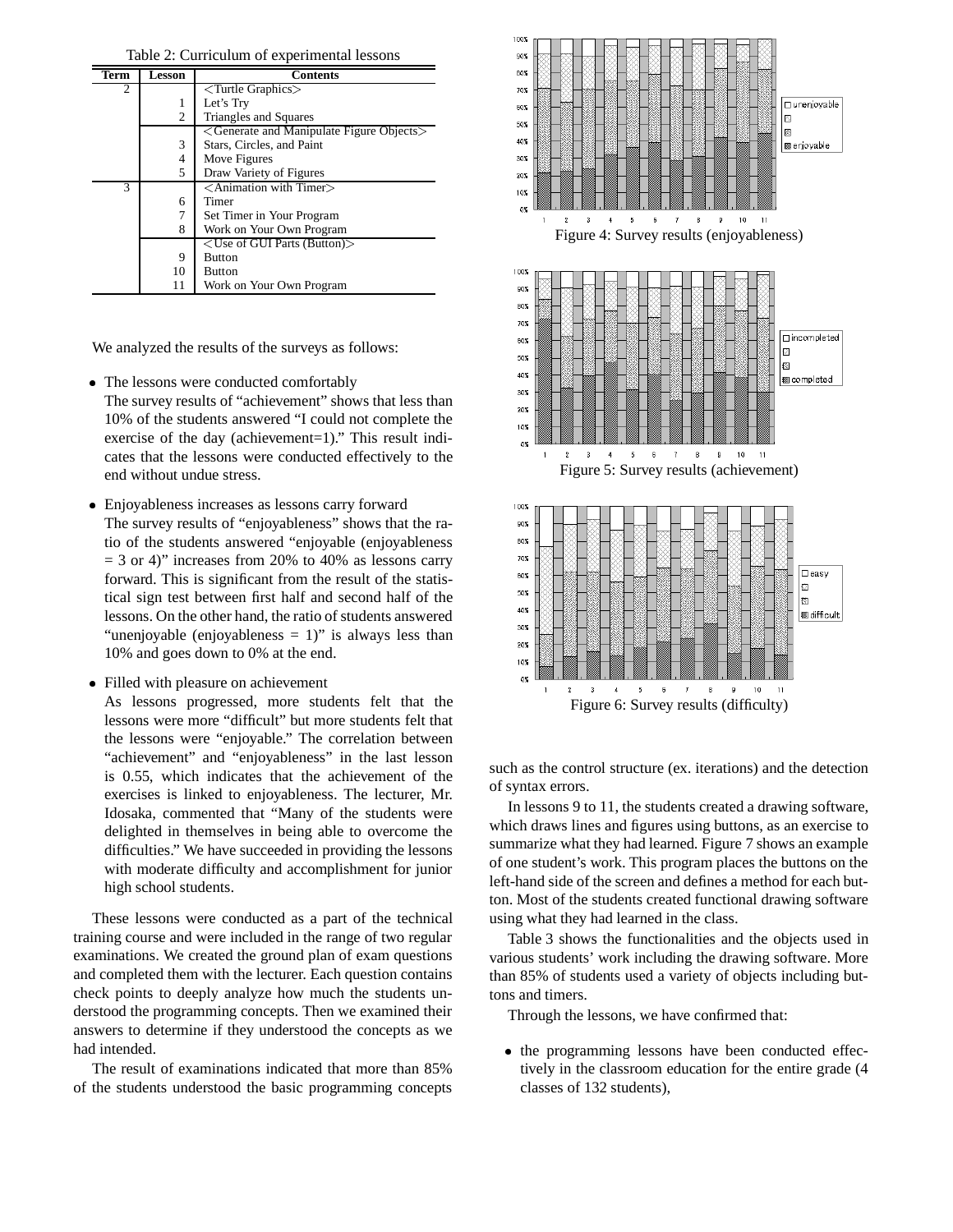

Figure 7: One student's work (drawing software)

| Table 3: Analysis of students' work |  |
|-------------------------------------|--|
|-------------------------------------|--|

| <b>Fuction</b> | Usage rate |
|----------------|------------|
| Turtle         | 100%       |
| Figure object  | 97%        |
| Iteration      | 96%        |
| <b>Button</b>  | 93%        |
| Timer          | 85%        |

- it is possible to conduct IT education using objectoriented language in junior high schools. The concept of object-orientation didn't cause any problems with learning Dolittle programming.
- many students have mastered the usage of GUI parts (especially buttons) and have shown strong interest in creating programs of a "pushing buttons activates a certain action" style. The lecturer, Mr. Idosaka, observed that "By using GUI parts in programs, such as the drawing software, the students could link the programming they had learned to the software used in the real world."

## **4. Objects in Real World**

Robots are real world objects. Through experience gained in programming robots, students can link on screen programming in the virtual world to the real world.

In this section, we describe the control of external devices using Dolittle, then we introduce robotic cars, an application of Dolittle, and report on the lessons we conducted at an elementary school and a junior high school using the robotic cars.

Dolittle provides the objects to control external devices. The sample program in this section is to control a robotic car. The robotic car we use here was designed by an engineer, Mr. Masami Okada. He has published the robotic car's specifications on his web site[2].

Figure 8 shows an example of the robotic cars. The board is loaded with a one-chip microcomputer PIC which stores up to 39 steps of instructions. The sensor switch on the front edge of the car detects collisions with walls. It has two motors to control two wheels so that the left and right wheels rotate backwards and forwards independently each other. A program written in Dolittle was transferred to the robotic car using infrared ray (The robotic car can also be manipulated with a TV remote controller. Students can play with it at home without a computer). In Figure 9, a student is transferring the program to the robotic car.



Figure 8: A robotic car



Figure 9: Transferring programs using an infrared ray

Figure 10 shows a sample program to control a robotic car. It generates a "serialport" object "robot" and invokes the methods to control the robotic car. The robotic car behaves as follows:

- starts executing the program when the switch is turned on,
- moves forward until it hits something,
- when it hits something, steps back and turns to the left,
- moves forward again until it hits something,
- when it hits something, steps back and turns to the right,

Note that the "!" at the beginning of the method block has no object specified in front of it. This means that the message is sent to the object that has the method defined in it (in this case, "robot").

| robot=serialport!create.            |
|-------------------------------------|
| $robot:script=$ [                   |
| startrobot                          |
| switchstart                         |
| forwarduntilcollision               |
| 10 back 15 rightforward 15 leftback |
| forwarduntilcollision               |
| 10 back 15 leftforward 15 rightback |
| endrobot].                          |
| robot!"com1" opensesame.            |
| robot!script.                       |
| robot!run.                          |
| robot!closesesame.                  |
|                                     |

Figure 10: A sample control program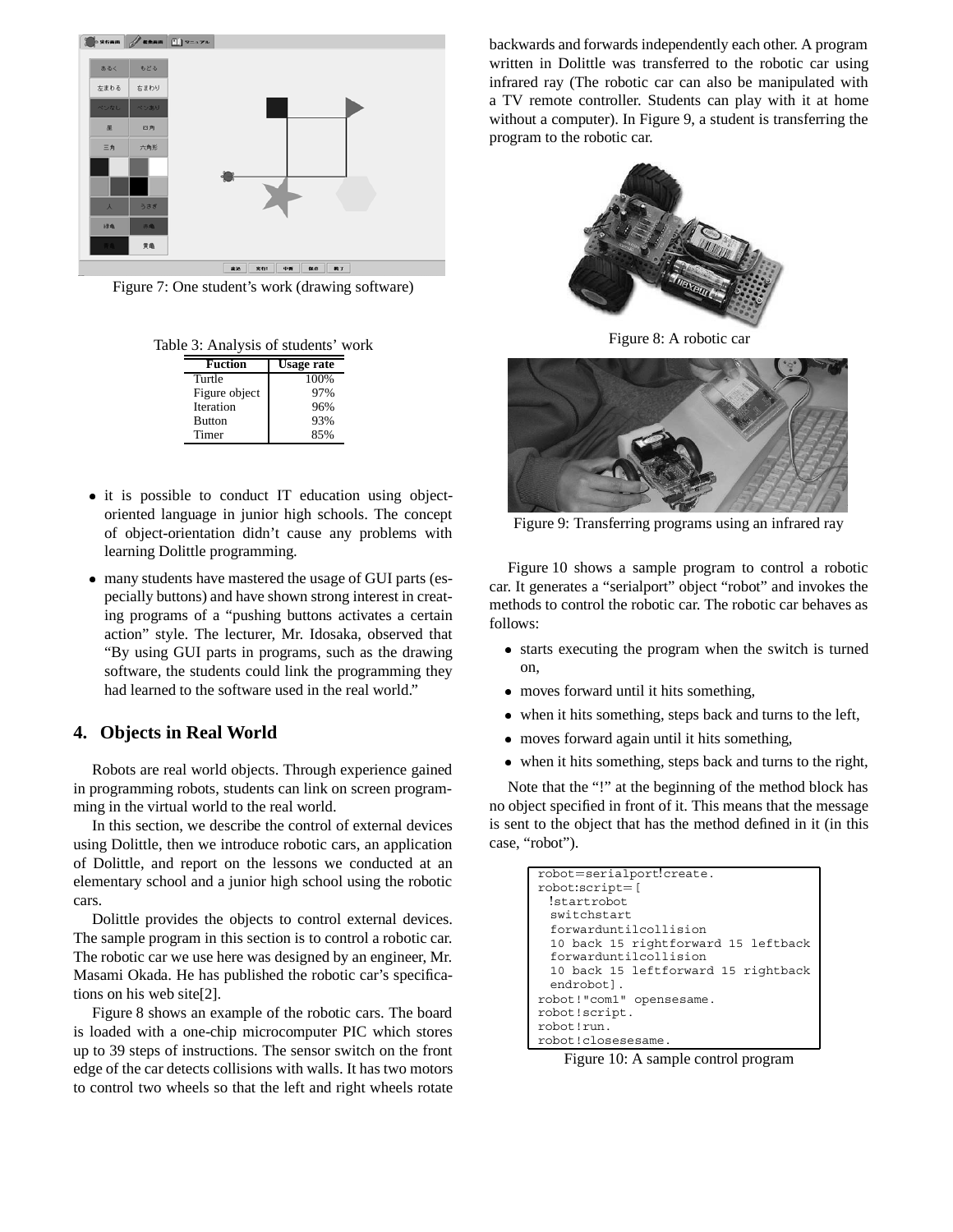#### **4.1. Lessons at Elementary School**

A robot is suited even for lower grade education since students can touch it and see how it behaves.

Figure 11 shows a scene of a lesson conducted during the hours for comprehensive studies in the sixth grade. Mr. Kazuhiro Satoh, a teacher of Kanazawa Elementary School in Chiba-city, Chiba-prefecture, conducted the lessons. In the lessons, groups of students created paper bridges and programmed their robotic cars to pass under and then go across the bridge to reach the goal. A group consisted of three or four students and each member assumed a position of either a director, who managed the group, designer(s) who designed and created the paper bridge, or programmer(s) who controlled the robotic car.

The following comments are from Mr. Satoh:

- It is difficult to control the robotic cars along the course. Some students recorded data to figure out how long they should activate the motors to rotate the wheels for a certain amount of time or to move the robotic car for a certain distance. Students actively discussed and shared information to resolve problems. The lessons were proceeded by setting goals (to cover the whole distance of the course) and by making hypotheses.
- Dolittle allows students to write a program, execute it, check the behavior, and then go back to the programming. This interactive process remarkably facilitates their programming. Their thought streams have never been broken throughout the lessons.



Figure 11: Robotic car contest

#### **4.2. Lessons at Junior High School**

Students deepen their understanding of objects through experience in controlling robots in the real world.

Figure 12 shows a scene of a lesson conducted in the technical training course at a junior high school. Mr. Shuji Kurebayashi, a teacher of Nishi-mashizu Junior High School in Fujieda-city, Shizuoka-prefecture, conducted the lessons. Students programmed the robotic cars which negotiated around obstacles in a simple maze to reach the goal.



Figure 12: Maze

Then students learned how to simulate the behavior of robots on the screen. We use the "collision" method of the turtle to detect collisions with obstacles. If students define this method in the turtle object, it is executed when the turtle hits the other objects. Figure 13 shows a sample execution of the simulation.



Figure 13: Sample execution of robot simulation

The turtle object, which represents a robotic car, contains the instructions (methods) to perform specific actions when it collides with the other objects. These methods enable students to define the behavior of the turtle when it hits the other turtles or the walls. The turtle object moves by receiving instructions that are sent repeatedly in a certain interval from the timer object.

The following comments are from Mr. Kurebayashi:

- Dolittle effectively facilitates the students' programming. LOGO or BASIC language, which they previously used, controlled the entire behavior of the robots as a single program. Simulations of multiple robots with these languages require complex programs, which are not suitable for school lessons.
- In Dolittle, a specific action is defined as a method in the object, and the action can be executed repeatedly at a regular interval using a timer. These features of Dolittle facilitate the simulations on the screen.
- Through the programming of robots, the students have learned that physical phenomena affect the behavior of objects in the real world. Even if they use the same program, the robot behaves differently because of other factors such as friction with the ground surface and the attrition of the battery. The students have learned through the comparison between the simulations on the screen and the actual behavior in the real world.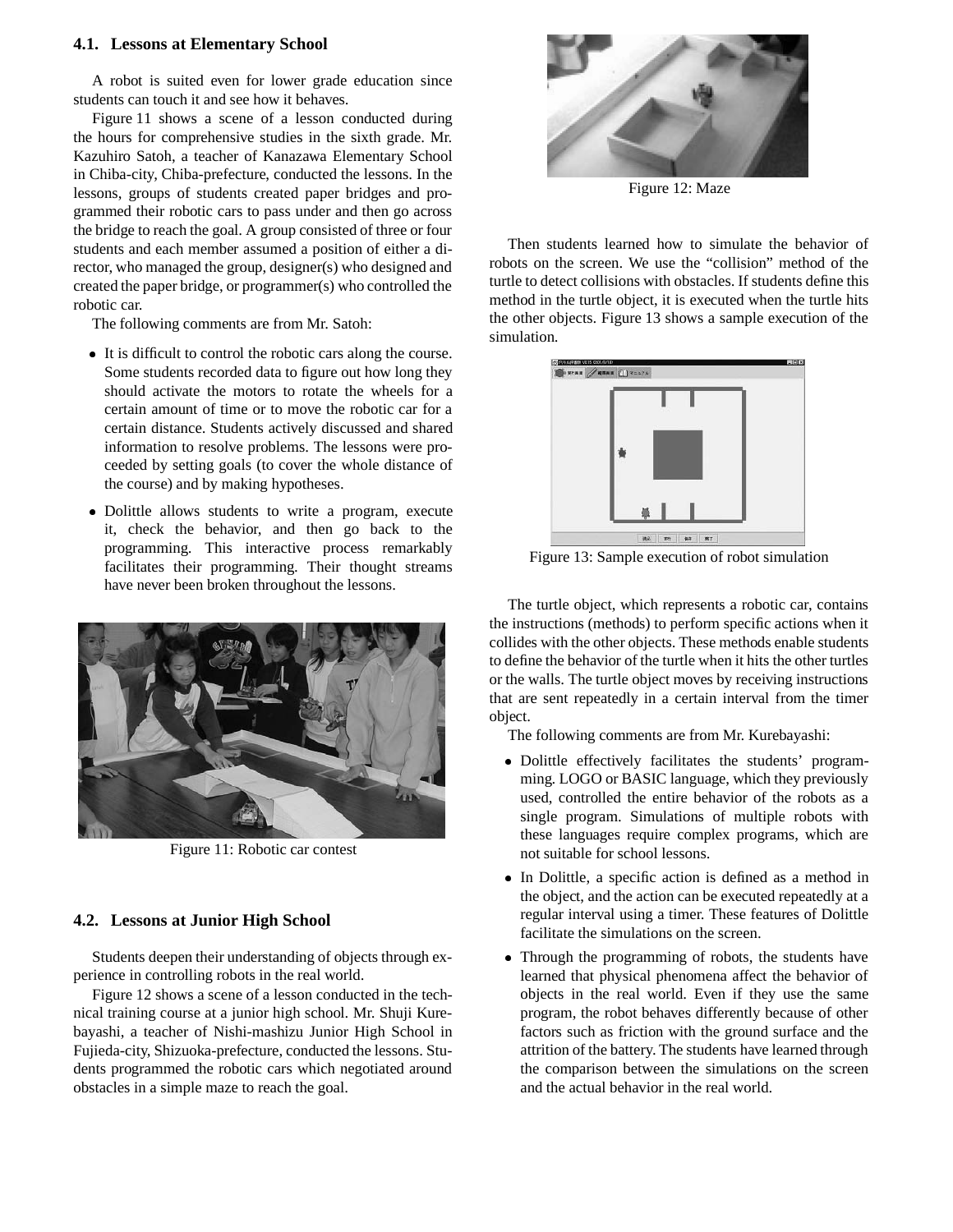# **5. The World of Distributed Sharing**

We evolve the learning process of programming by extending the Dolittle objects to be network capable.

## **5.1. Distributed Sharing Dolittle**

The distributed sharing version of Dolittle should enable students to:

- learn collaboratively Students can learn programming by collaborating with other students, in addition to individual learning.
- develop programs which operate collaboratively Students can develop programs that communicate with each other, in addition to programs that operate independently.
- experience programs which operate over networks Students can experience programs that communicates over networks, in addition to programs that operate only within a stand-alone computer.
- boost international exchange

Students can boost international exchange over networks using Dolittle programs, in addition to the lessons in classrooms.

In Dolittle, we are able to create a new object by cloning existing objects and store it in variables or arrays. The distributed sharing version of Dolittle follows this approach. Figure 14 (left) shows how to clone objects. The object server on the network manages objects. Dolittle registers a clone of a local object by invoking a "put" method of the "server" object. And it clones the registered object in the server to a local machine by invoking a "get" method of the "server" object.

These features enable students to register and publish their own objects on the server and enables other students to re-use them in their own programs.





Figure 14 (right) shows how to share objects. Dolittle creates a view of an object on the server to the local machine by invoking a "share" method of the "server" object. In the Model-View-Controller (MVC) model, an object on the server is equivalent to Model and a shared local object is equivalent to View and Controller.

Figure 15 shows a sample program to share an object. This program connects to the server "sv1" and shares an object "turtle1" in the server with the name "t1." Then it sends a message to "t1" to move it forward on the screen. The message to "t1" is transferred to the server and executed. If another Dolittle program shares the same "turtle1", this message moves the object on its screen as well.

| server!"sv1" connect.           |
|---------------------------------|
| tl=server!"turtle1" share.      |
| clock=timer!create.             |
| clock! [t1!10 forward] execute. |
|                                 |

Figure 15: A sample program to share objects

There are some related works such as NetMorph[7] as a distributed environment. NetMorph is a mobile object system of Squeak and its object can move around some machines. On the other hand, Distributed Sharing Dolittle is a object server system and its object can be stored and shared between some clients.

We are currently improving upon the distributed sharing version of Dolittle and intend to conduct experimental lessons at junior high schools in 2004. In this section, we discuss the lessons conducted at a company.

#### **5.2. Lessons at Company**

Programming in Dolittle is also applicable to adult education.

We conducted a three day programming lecture using Dolittle as part of company's training course. The title of the lecture was "The principles of computer operation." One of the authors took charge as the lecturer. The students were 15 new employees who intend to be sales representatives or system engineers. Two of the students had used programming for research work, and another two had experienced programming in university. The other 11 students had no experience with programming.

In the two days prior to this lesson, the students had attended a lecture on how to assemble a personal computer kit. Since they already had learned about the hardware-side principles of computers, we focused on teaching the softwareside principles through programming experience in Dolittle.

Table 4 shows the curriculum and Figure 16 shows a scene of the lecture. In the morning class of the third day, we explained that the PCs in the classroom were connected to network in a LAN environment, and then the students dealt with the following features of the distributed sharing version of Dolittle:

- Transferring objects: The students created buttons which performed certain actions when clicking them and registered them with the server. Then they cloned the other students' buttons onto the local machines and executed them to see what occurred.
- Sharing objects: All students share a turtle object on the server and manipulated it from their own programs simultaneously.

In the questionnaire survey we conducted after the lecture, some students commented that "I could see the programs in